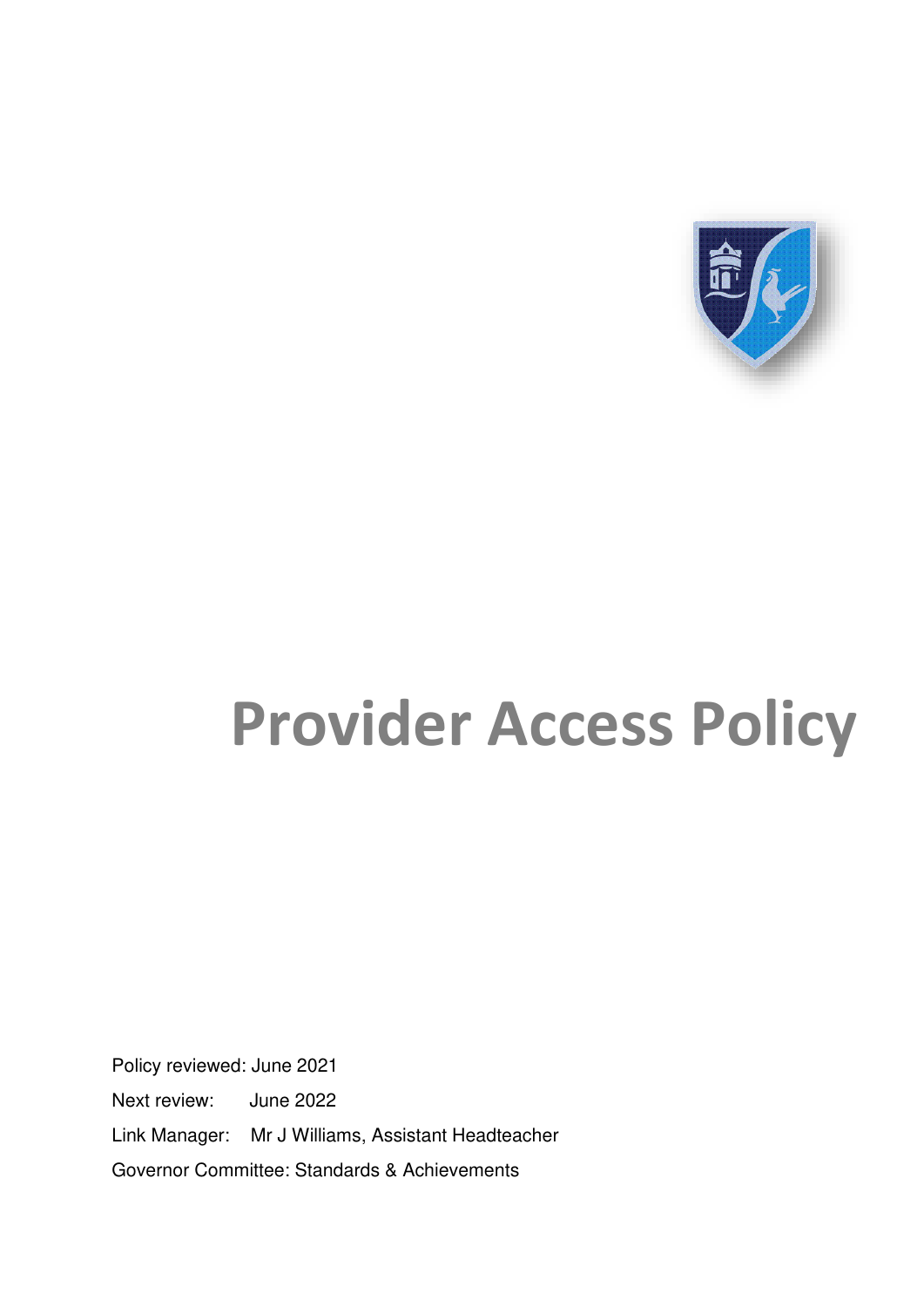# **Introduction**

This policy statement sets out the school's arrangements for managing the access of providers to pupils at the school for the purpose of giving them information about the provider's education or training offer. This complies with the school's legal obligations under Section 42B of the Education Act 1997.

# **Pupil entitlement**

All pupils in years 7-11 are entitled:

- to find out about technical education qualifications and apprenticeships opportunities, as part of a careers programme which provides information on the full range of education and training options available at each transition point;
- to hear from a range of local providers about the opportunities they offer, including technical education and apprenticeships – through options events, assemblies and group discussions and taster events;
- to understand how to make applications for the full range of academic and technical courses.

## **Management of provider access requests**

#### **Procedure**

A provider wishing to request access should contact Jonathan Williams, Assistant Headteacher, Telephone:0161 973 2713 (ext 219); Email: jwilliams@salehighschool.org.uk

## **Opportunities for access**

A number of events, integrated into the school careers programme, will offer providers an opportunity to come into school to speak to pupils and/or their parents/carers. The specific dates for these events are on the current school calendar:

|          | <b>Autumn Term</b>           | <b>Spring Term</b>      | <b>Summer Term</b>       |
|----------|------------------------------|-------------------------|--------------------------|
| Years 7, | Super Learning Days 1        | Super Learning Day 3    | Super Learning Day 4 and |
| 8 and 9  | and 2 (Employer              | (Employer Opportunity)  | 5 (Employer Opportunity) |
|          | Opportunity)                 | Year 9 Options Evening  |                          |
|          |                              | (College and Training   |                          |
|          |                              | Opportunity)            |                          |
| Year 10  | Super Learning Days 1        | Super Learning Day 3    | Super Learning Days 4    |
|          | and 2 (Employer              | (Employer Opportunity)  | and 5 (Employer          |
|          | Opportunity)                 | Year 10 Parents Evening | Opportunity)             |
|          | Year 10 Information          | (College and Training   | World of Work Day        |
|          | Evening (College and         | Opportunity)            | (Employer Opportunity)   |
|          | <b>Training Opportunity)</b> |                         |                          |